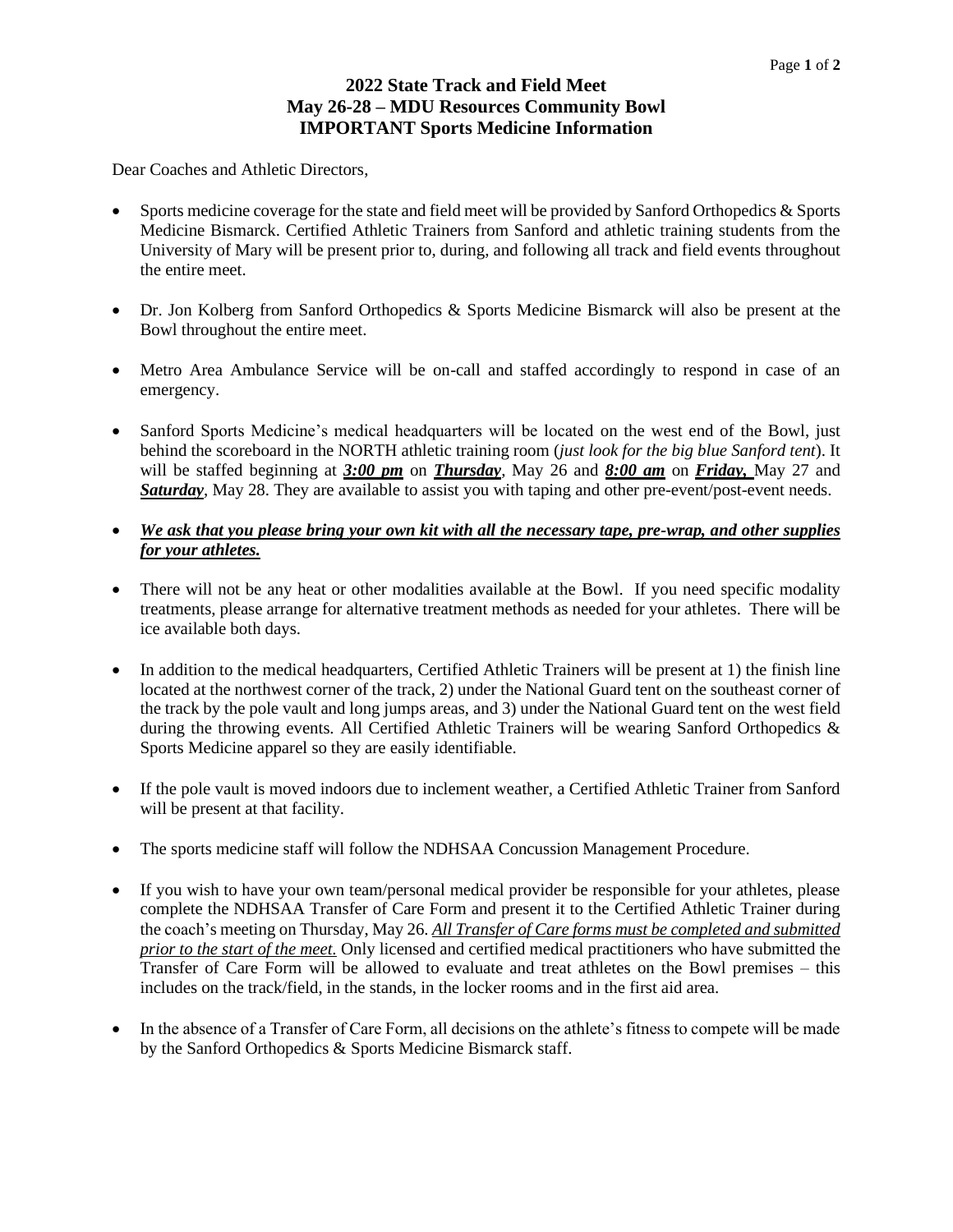### **2022 State Track and Field Meet May 26-28 – MDU Resources Community Bowl IMPORTANT Sports Medicine Information**

Please find a copy of the NDHSAA Concussion Management Procedure and Transfer of Care forms along with this letter. Copies of these documents are also available on and may be downloaded from the NDHSAA website.

[http://www.ndhsaa.com/files/NDHSAA\\_Concussion\\_Policy.pdf](http://www.ndhsaa.com/files/NDHSAA_Concussion_Policy.pdf)

[http://www.ndhsaa.com/files/Transfer\\_of\\_Care\\_Form.pdf](http://www.ndhsaa.com/files/Transfer_of_Care_Form.pdf)

If you have questions, please feel free to contact myself or Dave Zittleman, Activities Director, Bismarck Public Schools, 701-323-4079, dave zittleman@bismarckschools.org.

Sincerely,

Blaine a. Steiner, MS, LAT, ATC

Blaine A. Steiner, MS, LAT, ATC Licensed Athletic Trainer, Certified Athletic Trainer Bismarck Public Schools Cell 701-527-1948 Email: [blaine\\_steiner@bismarckschools.org](mailto:blaine_steiner@bismarckschools.org)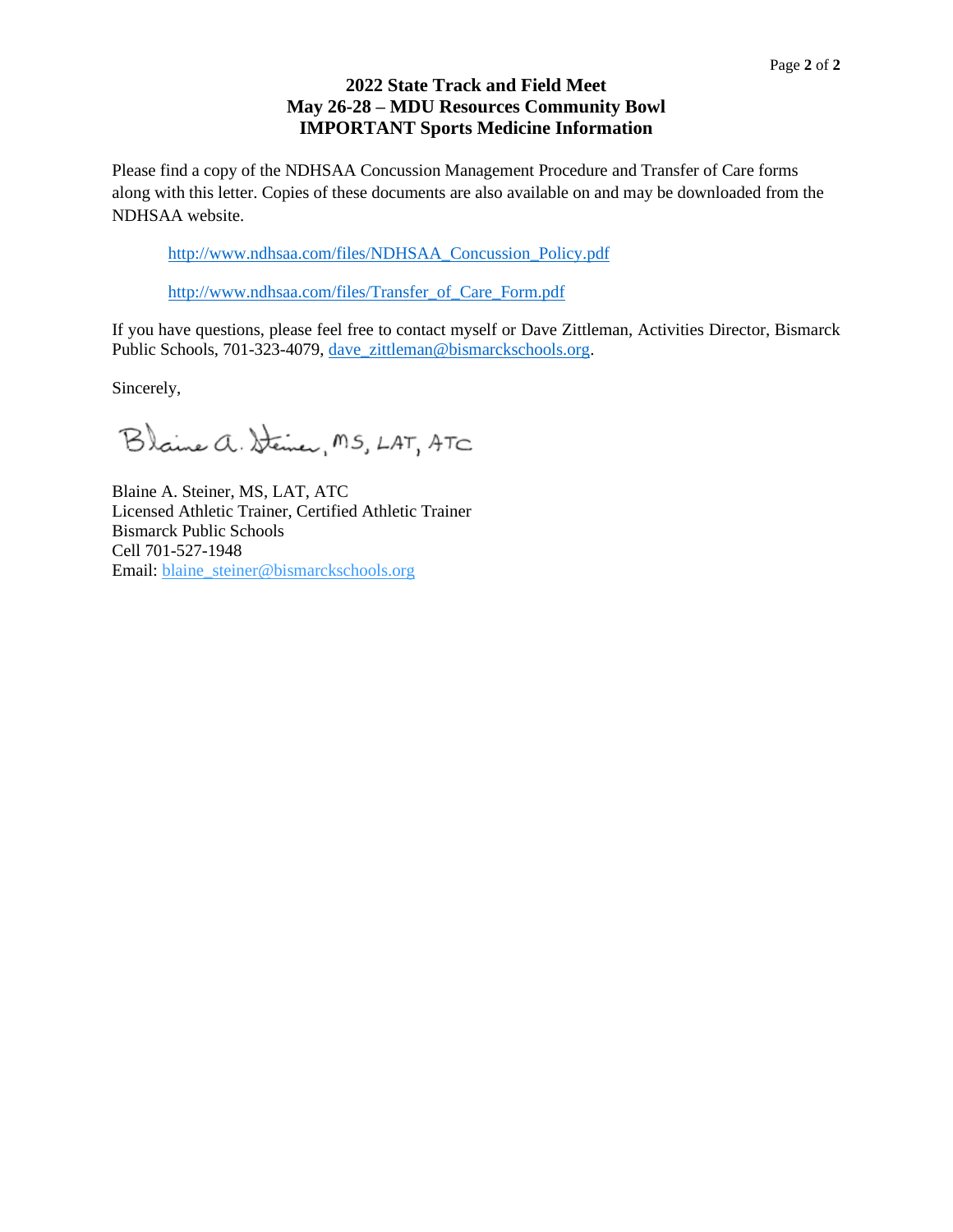

#### **North&Dakota&High&School&Activities&Association Concussion Management Procedure**



Due to the increased focus on minimizing the risk for athletes exhibiting signs, symptoms and behaviors of a concussion, the National Federation of State High School Associations (NFHS) has placed the following language in all sports rule books beginning in 2010-11:

#### "An athlete who exhibits signs, symptoms or behaviors consistent with a concussion (such as loss of consciousness, headache, dizziness, confusion, or balance problems) shall be immediately removed from the contest and shall not return to play [that day] until cleared by an appropriate health-care professional."

It is highly recommended that every coach, official, student-athlete and parent should successfully complete the 20 minute NFHS online course "Concussion in Sports-What You Need to Know". The course can be accessed at: www.nfhslearn.com

To implement this rule change, the NDHSAA Medical Advisory Committee has recommended the following procedures, which have been approved by the NDHSAA Board of Directors:

#### Role of contest officials in administering the new rule change

Officials are encouraged to review and know the signs and symptoms of a concussion and immediately remove any athlete who displays the following signs or symptoms from the contest.

• Headache

Difficulty with memory

- Fogginess
	- Difficulty concentrating

Slowed thought process

• Easily confused<br>• Slowed thought

- Dizziness, poor balance
	- **Blurred vision**

#### **Only and Appropriate Health Care Professional (AHCP) can determine if an athlete has had a concussion.**

- An Appropriate Health Care Professional is empowered to determine whether an athlete has received a concussion.  $\circ$  Member schools shall determine their AHCP. AHCP is defined as a medical professional functioning within the levels
	- of their medical education, medical training, and medical licensure.
- If it is determined that an athlete has a concussion, that decision is final and the athlete must be removed from all competition for the remainder of that day.
- If the event continues over multiple days, the designated event AHCP has ultimate authority regarding any return to play decision during the event.

#### Procedure to follow if an official removes an athlete and the AHCP has determined the athlete does not have a concussion

If it is confirmed by the school's designated AHCP that the athlete was removed from competition but did not sustain a concussion, the head coach may so advise the officials during an appropriate stoppage of play, and the athlete may reenter competition pursuant to the contest rules.

#### **Procedure regarding an authorization to return to practice/competition in the sport:**

- Once a concussion has been diagnosed by an AHCP, only an AHCP can authorize a subsequent return to play.
	- $\circ$  The clearance must be in writing;
	- $\circ$  The clearance may not be on the same date on which the athlete was removed from play.
- It is recommended that school administration notify the coach when an athlete has permission to return to play.

#### In the event a Transfer of Care form has not been previously filed with event management, school /NDHSAA designated AHCP medical providers shall not have their decision regarding an athlete's ability to return to competition overruled by any other AHCP.

#### NFHS suggested Concussion Management Guidelines for Health Care Professionals if the athlete has received a concussion of the day of competition.

- No athlete should Return to Play (RTP) or practice on the same day of a concussion.
- Any athlete suspected of having a concussion should be evaluated by an AHCP that day.
- Any athlete with a concussion should be medically cleared by an AHCP prior to resuming participation in practice or competition.
- After medical clearance, RTP should follow a step-wise protocol with provisions for delayed RTP based upon the return of any signs or symptoms.

#### WHEN IN DOUBT...SIT THEM OUT

- Sensitivity to light and sounds
	- Mood changes—irritable, anxious or tearful
- Nausea Lack of energy, tiredness
- -